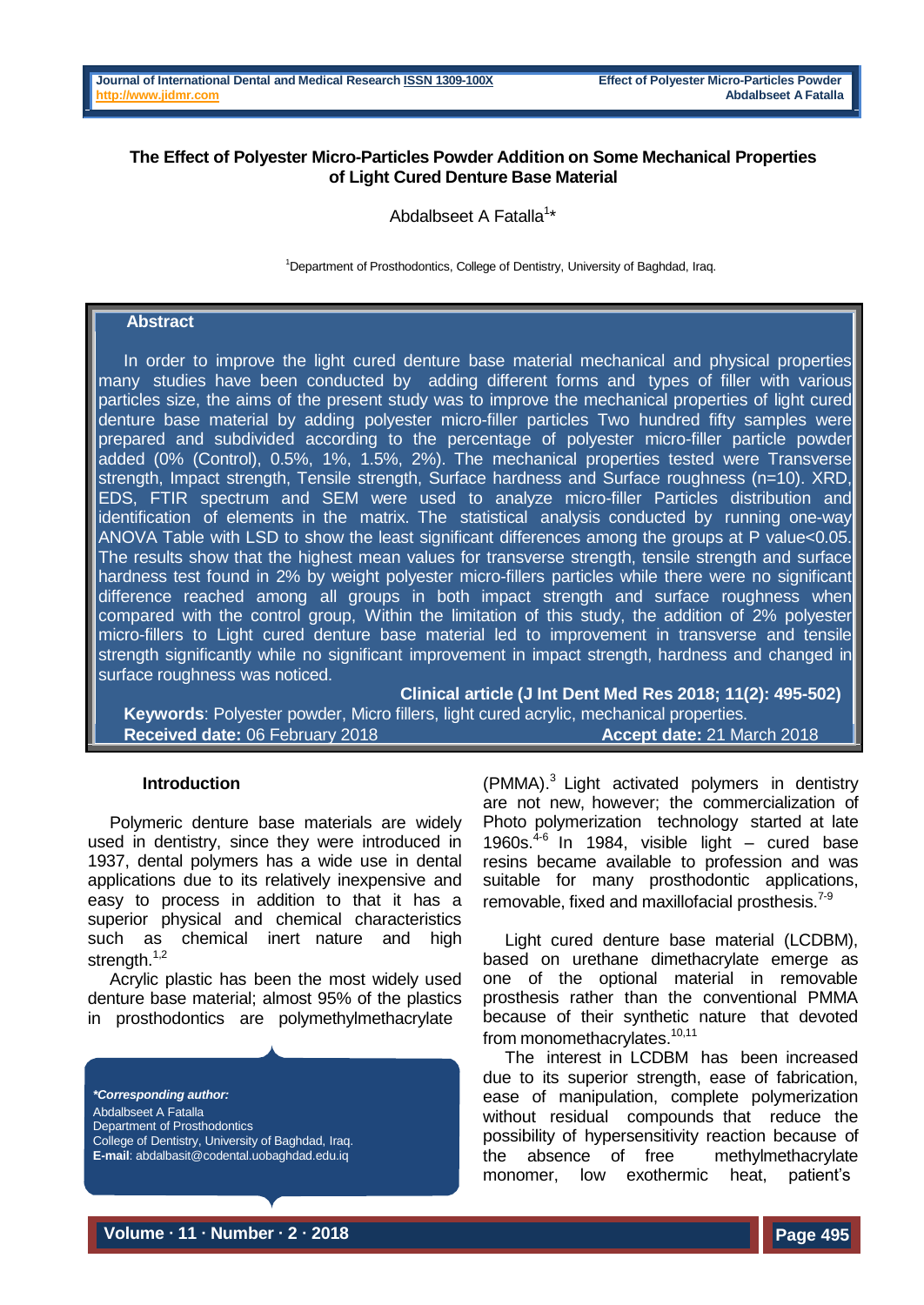preference, and possibility to bond to another resin. Additionally, elimination of traditional mixing, flasking, deflasking and finishing procedure.<sup>12-15</sup>

Ogle et al., in 1986 found that the LCDBM was not toxic, biocompatible, have a higher modulus of elasticity (greater stiffness) than either heat-cured or self-cured acrylic resin.<sup>14</sup> Similar results were obtained by Khan et al., in 1987, Al-Mulla et al., in 1988 and Lewinstein et al., in 1995.13,4,16 However, Smith et al., in 1991 and Bouschlicher et al., in 2004 also found that the LCDBM appeared to be harder and more rigid in comparison with other conventional denture base materials but with inherent brittleness and low impact resistance. $17,18$ Moreover, Akin et al., in 2015 concluded that LCDBM possess comparable cytotoxicity to the conventional PMMA with less water sorption when kept in water for long time.<sup>19</sup>

Ishigami et al., in 1986 showed that LCDBM has inferior mechanical properties as compared to PMMA denture base material., Al-wahab et al., in 2012 reported that tensile strength of visible light cured acrylic was lower than the heat cured acrylic denture base material while the work of Al-Mulla et al., in 1988 reported that the impact strength of visible light cured acrylic was lower than the heat cured acrylic on the contrary of the hardness values which was higher for the visible light cured acrylic than the heat cured one. Additionally, Aziz in 2015 reported that roughness of visible light cured acrylic was higher than the heat cured acrylic denture base material.<sup>4,20-22</sup>

AL- Taie and khamas in 2009 found that the transverse strength of repaired LCDBM was inferior when compared to Ivomat pressured cold cured resin and conventional heat cured resin.<sup>23</sup> In addition, Khan et al., in 1988 demonstrated that both visible light-cured and heat-cured resin have comparable values for transverse strength, while Goto *et al.,* in 1986 also investigated the transverse strength of visible light-cured resin and reported that it had a lower value than that of heat-cured resin. This is supported by the work of Andreopoulos et al., in 1991 and Dixon in 1991.7,24-26

Unfortunately, little experimental work had been reported about the physical and mechanical properties of visible light activated resins as denture base materials after the addition of fillers.<sup>27-29</sup>

The idea of reinforcement is not new. Hence; various types of fillers that can be added to acrylic resins to improve their physical and mechanical properties has been available. Reinforcement provides strength and rigidity, helping to support structural load. The position and direction of the reinforcement can maintains the binder or matrix (inorganic or organic). Significantly, constituents of the composites retain their specific chemical and physical properties.30,31

Dixon et al., in  $1992^{26}$  reported that the incorporation of polyethylene fibers to visible light cure denture base material cause significant increase in transverse strength. The study of Ali in 2017<sup>32</sup> suggested that Addition of SiO<sub>2</sub> nanofillers to (LCDBM), slightly improve the transverse strength and surface hardness while the surface roughness shows non-significant increment.

The goal of the present study is to examine different properties of LCDBM such as transverse strength, impact strength, tensile strength, hardness and surface roughness after addition of different concentrations of polyester (Polyethylene terephthalate) micro-particles powder.

## **Materials and methods**

Polyester micro- filler particles powder with average particle size of 300 micron (Goodfellow Cambridge limited, England) was added to the liquid of the tray LCDBM (Aurora VLC) in a concentration of (0.5%, 1%, 1.5%, 2%) by weight respectively, while 0% represents control group. 250 specimens were prepared. The specimens were divided into 5 groups according to the test utilized in the study. Fifty samples were selected for each test (10 samples for the control and the other 40 samples were assigned for different concentration of polyester micro-particles powder  $qroups)$  ( $n=10$ ).

The powder of the tray LCDBM were weighed by electronic balance and the percentage of polyester fillers were subtracted from the powder and added to the liquid according to groups included in the study, the polyester fillers mixed with the liquid in a jar by a special mixer for 5 min. and then added to the powder to complete the mixing procedure.

Two types of mold were made, the first one has 3 rectangular holes (80mmx10mmx4mm);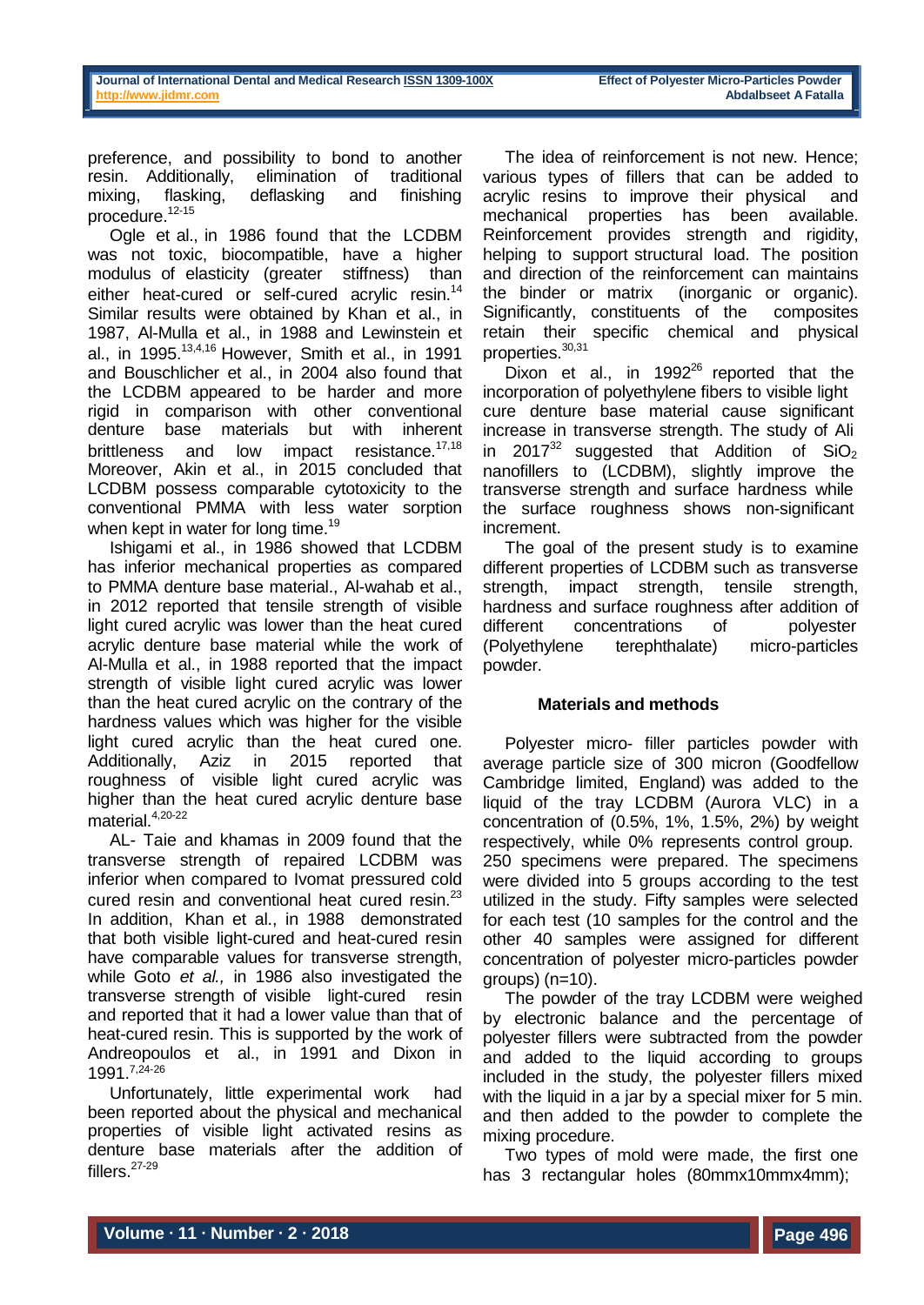length, width and thickness respectively, prepared by CNC machine (Computer numerical control) for impact strength while the second mold has also 3 rectangular holes (65mmx10mmx2.5mm), for tensile strength, transverse strength, shore D surface hardness and surface roughness. After coating the mold with Vaseline, the lower transparent cover was also coated with Vaseline and reassembled with the middle part, then the material was adapted carefully in the mold and excess material removed by sharp knife; then the upper cover placed on the mold after coated with a layer of Vaseline and tightened with screw and nuts so that the middle part is sandwiched between the two transparent covers. The mold was transferred into the light cure chamber (KT-888, China, Wavelength of 400 µm) so that the upper surface left for 7.5 min, then the mold was inverted and cured again for another 7.5 min. (total curing time 15min.). When curing was completed the pattern were removed carefully, then finished and polished except for samples of surface roughness.<sup>32</sup>

## **Testing procedure:**

**Transverse strength test.** The specimens were fabricated with dimensions of (65mmx10mmx2.5mm), length, width and thickness respectively. After conditioning in water at  $37^{\circ}$ C for 48 hrs.  $^{33}$ , the samples were subjected to a 3 point bending test using an Instron machine (Laryee CO., Ltd. China). The stress was recorded and determination of the transverse strength follows this formula:

Transverse strength=  $3PI/2bd<sup>2,34</sup>$ 

Where:

- P: is the peak load
- I: is the span length
- b: is the sample width
- d: is the sample thickness.

**Impact strength test.** Specimens were kept in distilled water for 48 hrs. at 37°C before being tested. Rectangular samples of dimension (80mmx10mmx4mm), were fabricated. The test was performed using Izod impact testing machine (Time testing machine, China). $35$  The energy absorbed by the un-notched specimens was calculated using this equation:

Impact strength=  $(E/bd)x10^3$ <sup>34</sup>

Where:

E: is the impact energy absorbed in joules.

b: is the width of the sample.

d: is the thickness of the sample

**Tensile strength test.** The samples were prepared with dimension of (65mmx10mmx2.5mm) and stored in distilled water for 48hrs at 37°C before being tested by an instron testing machine. The machine induced force that resists the elongation of a material in a direction parallel to the direction of the stress at a cross head speed of (1 mm/min), the load was measured by a tensile load cell with a maximum load of (100kg). 33,34

Specimens were loaded until fracture and the load of fracture was recorded from the instron graph reader in Kilograms (kg) which were converted into Newton (N).<sup>36</sup>

The value of tensile strength was calculated by the followed formula:

Tensile strength= (F/A) Where:  $F=$  Force at failure  $(N)$ 

A= Area of cross section at failure (mm<sup>2</sup>).

**Shore D surface hardness.** The samples were prepared with dimension of (65mmx10mmx2.5mm), and stored in distilled water for 48hrs. at 37°C.<sup>33</sup> Shore D hardness tester (Elcometer, Germany) with a calibrated scale from (0-100 units) was used. The final value of this test was obtained by calculating the average value of 5 readings performed for each sample. All measurements were done by one person.

**Surface roughness.** The surface roughness samples of (LCDBM) were measured by Profilometer device (TR200, Time CO. China). The samples utilized in this test were prepared with dimension of (65mmx10mmx2.5mm). Later on, the samples kept in distilled water for 48 hrs. at  $37^{\circ}$ C,<sup>33</sup> then the test was performed by Profilometer apparatus that capture surface irregularities. Three readings for each sample were determined and the average value of these readings represents the final value.

## **Results**

**X-ray diffraction (XRD) analysis.** Figure 1 show the XRD spectral results for all groups, there was a change in the spectrum between 20 and 40 Ø2 degree in group with polyester micro-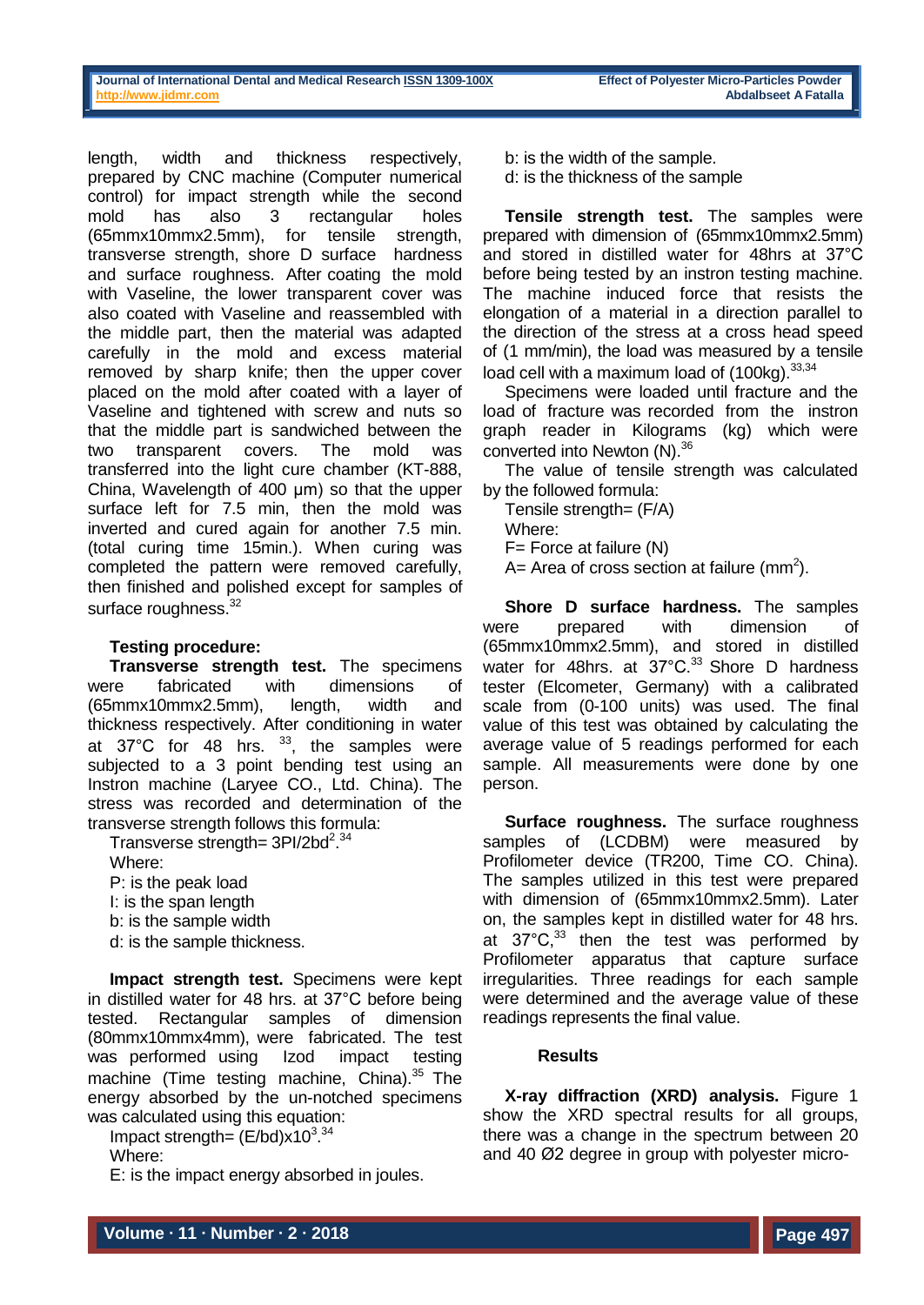particles powder added to LCDBM as compared to other spectrum for the other groups.



**Figure 1**: XRD spectrum for polyester filler and LCDBM before and after the addition of polyester micro-fillers

**Energy dispersive spectroscopy (EDS) Analysis.** It shows that there were noticeable change in the elements distribution and percentage of the trace elements found within the matrix analyzed as the control group compared with the groups containing polyester microparticles (fig. 2).





**FTIR Analysis.** Figure 3 shows that a change in the FTIR spectrum observed in the range 2350 -cm in which a (C==N) stretch bond observed when compared with the FTIR spectrum of the control group.



**Figure 3:** FTIR Analysis.

**Scanning electron microscope (SEM) examination.** Figure 4 shows the SEM results for control and LCDBM with polyester microparticles added, there are some voids and pores appeared in addition to the polyester microparticles dispersed randomly throughout the specimen.

Control



Polyester micro-filler<br>added to LCDBM

**Figure 4**: Scanning electron microscope analysis  **Mechanical Properties.**

Figure 5 represent bar chart plot for the mean of all groups for all tests.





**Transverse strength test.** The descriptive analysis, one way analysis of variance (ANOVA) and post hoc LSD test of the Transverse strength is summarized in (Tables 1 and 2). One way ANOVA indicated highly significant difference between the experimental groups when comparing the mean values for transverse

strength test.

| % of fillers | N  | Mean<br>(N/mm <sup>2</sup> ) | Std.  | Min. | Max.  | F-test  | Ρ.<br>value | Sig. |
|--------------|----|------------------------------|-------|------|-------|---------|-------------|------|
| Control (0%) | 10 | 46.96                        | 1.734 | 45   | 49.4  |         |             |      |
| 0.5%         | 10 | 40.45                        | 1.211 | 39.4 | 42.6  |         |             | HS   |
| 1%           | 10 | 50.346                       | 1.699 | 48.6 | 53.03 | 106.317 | 0.000       |      |
| 1.5%         | 10 | 48.92                        | 2.883 | 44.7 | 52.5  |         |             |      |
| 2%           | 10 | 57.76                        | 1.624 | 55.4 | 60.1  |         |             |      |

**Table 1.** Descriptive analysis and one way ANOVA table for transverse strength test.

Post hoc LSD test results showed there were no significant differences between (1% by weight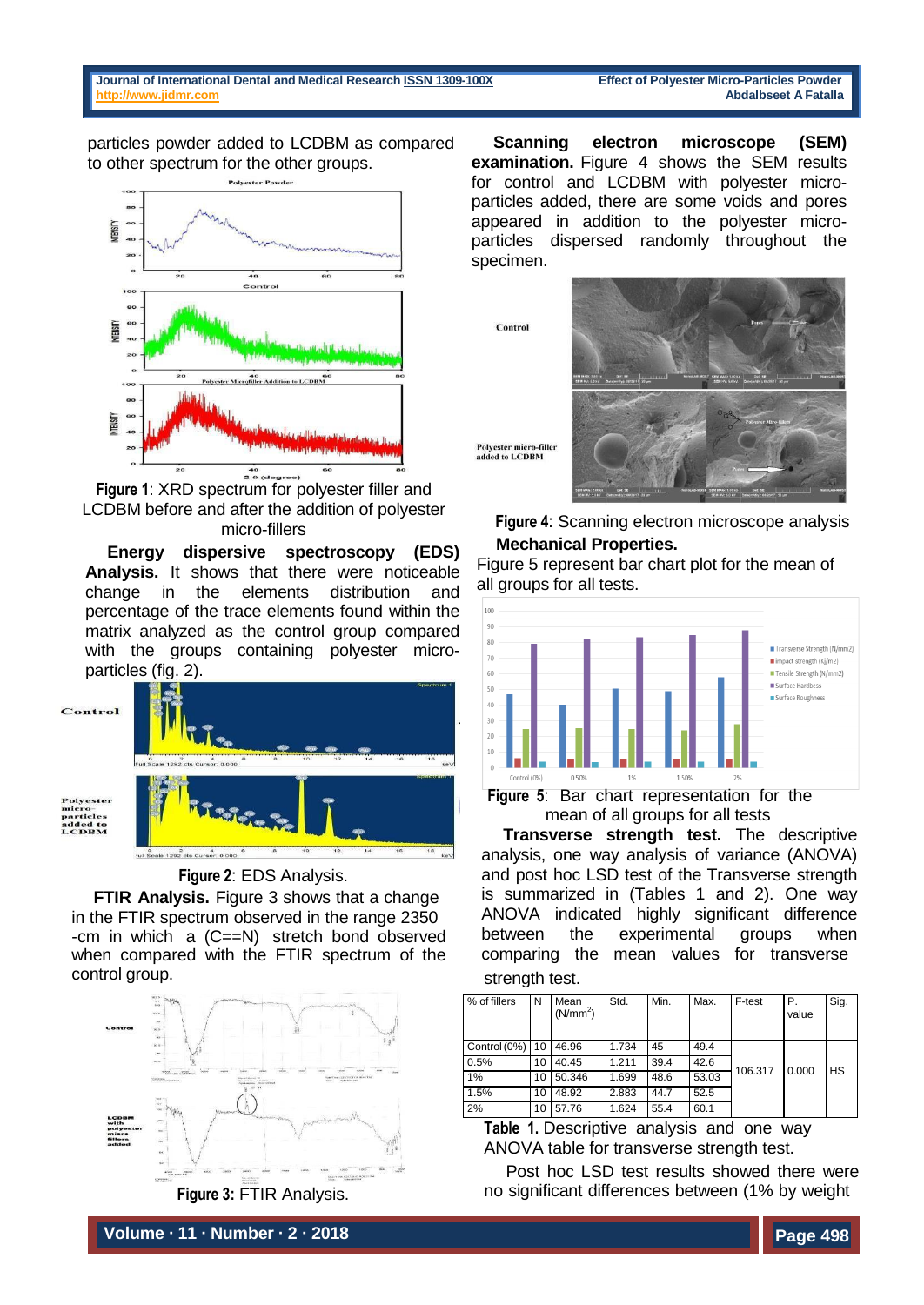#### **Journal of International Dental and Medical Research ISSN [1309-100X](http://www.ektodermaldisplazi.com/dergi.htm) [http://www.jidmr.com](http://www.jidmr.com/)**

polyester micro-filler group) and (1.5% by weight polyester micro-filler group), in addition, there was significant differences between (0% by weight polyester micro-filler group) and (1.5% by weight polyester micro-filler group). Moreover, highly significant differences were found between the rests of the experimental groups.

| % of fillers |      | Mean difference | P. value | Sig       |
|--------------|------|-----------------|----------|-----------|
|              | 0.5% | 6.51            | 0.000    | <b>HS</b> |
|              | 1%   | $-3.386$        | 0.000    | <b>HS</b> |
| 0%           | 1.5% | $-1.96$         | 0.027    | S         |
|              | 2%   | $-10.8$         | 0.000    | <b>HS</b> |
|              | 1%   | $-9.896$        | 0.000    | <b>HS</b> |
| 0.5%         | 1.5% | $-8047$         | 0.000    | <b>HS</b> |
|              | 2%   | $-17.31$        | 0.000    | <b>HS</b> |
|              | 1.5% | 1.426           | 0.103    | <b>NS</b> |
| 1%           | 2%   | $-7.414$        | 0.000    | <b>HS</b> |
| 1.5%         | 2%   | 8.84            | 0.000    | <b>HS</b> |

**Table 2.** Post hoc LSD multiple comparison for transverse strength test. p value  $\geq$  0.05 (Non-significant), p value  $\leq$ 0.05 (Significant), p value <0.01 (High significant).

**Impact strength test.** The descriptive analysis, ANOVA Table and post hoc LSD test of the Impact strength test is summarized in Tables 3. One way ANOVA indicated no significant difference among the experimental groups when comparing the mean values for the impact strength test.

| of<br>% | N  | Mean                              | Std.  | Min. | Max. | $F-$  | Р.    | Sig.      |
|---------|----|-----------------------------------|-------|------|------|-------|-------|-----------|
| fillers |    | (K <sub>i</sub> /m <sup>2</sup> ) |       |      |      | test  | value |           |
| 0%      | 10 | 6.07                              | 0.385 | 5.75 | 6.75 |       |       |           |
| 0.5%    | 10 | 5.88                              | 0.097 | 5.75 | 6    |       |       |           |
| 1%      | 10 | 5.92                              | 0.063 | 5.85 | 6    | 1.052 | 0.391 | <b>NS</b> |
| 1.5%    | 10 | 5.92                              | 0.201 | 5.65 | 6.2  |       |       |           |
| 2%      | 10 | 5.95                              | 0.218 | 5.65 | 6.25 |       |       |           |

**Table 3.** Descriptive analysis and one way ANOVA Table for impact strength test.

**Tensile strength test.** The descriptive analysis, ANOVA Table and post hoc LSD test of the Tensile strength test is summarized in Tables 4 and 5. One way ANOVA Table indicated highly significant difference among the experimental groups in the tensile strength test. Post hoc LSD test results showed there were no significant differences between 0% by weight polyester micro-filler group and 0.5%, 1% and 1.5% by weight polyester micro-filler group, also no significant difference was detected between 1% by weight polyester micro-filler group and 0.5% and 1.5% by weight polyester micro-filler group.

In addition, there was significant differences between 0.5% by weight polyester micro-filler group and 1.5% by weight polyester micro-filler group. Moreover, highly significant differences was found between 2% by weight polyester micro-filler group and 0%, 0.5%, 1% and 1.5% by weight polyester micro-filler group.

| $%$ of<br>filler<br>s | N | Mean (N/mm <sup>2</sup> ) | Std. | Min | Max  | F-test | Ρ.<br>valu<br>е | Sig       |
|-----------------------|---|---------------------------|------|-----|------|--------|-----------------|-----------|
| 0%                    |   | 24.7                      | 2.47 | 20. | 27.1 |        |                 |           |
|                       | 0 |                           |      | 2   |      |        |                 |           |
| 0.5                   |   | 25.22                     | 0.9  | 24. | 26.2 | 12.62  | 0.00            | <b>HS</b> |
| $\%$                  | 0 |                           |      | 2   |      | 2      | 0               |           |
| 1%                    |   | 24.62                     | 0.65 | 23. | 25.2 |        |                 |           |
|                       | 0 |                           | 4    | 6   |      |        |                 |           |
| 1.5                   |   | 23.64                     | 1.25 | 22. | 25.4 |        |                 |           |
| $\%$                  | 0 |                           |      | 4   |      |        |                 |           |
| 2%                    |   | 27.84                     | 0.97 | 26. | 29   |        |                 |           |
|                       | 0 |                           | 4    | 4   |      |        |                 |           |

**Table 4.** Descriptive analysis and one way ANOVA Table for tensile strength test.

| % of fillers |      | Mean       | Р.    | Sig       |
|--------------|------|------------|-------|-----------|
|              |      | difference | value |           |
|              | 0.5% | $-0.52$    | 0.413 | <b>NS</b> |
|              | 1%   | 0.08       | 0.899 | <b>NS</b> |
| 0%           | 1.5% | 1.06       | 0.099 | <b>NS</b> |
|              | 2%   | $-3.14$    | 0.000 | <b>HS</b> |
|              | 1%   | 0.6        | 0.345 | <b>NS</b> |
| 0.5%         | 1.5% | 1.58       | 0.016 | S         |
|              | 2%   | $-2.62$    | 0.000 | <b>HS</b> |
|              | 1.5% | 0.98       | 0.126 | <b>NS</b> |
| 1%           | 2%   | $-3.22$    | 0.000 | <b>HS</b> |
| 1.5%         | 2%   | $-4.2$     | 0.000 | <b>HS</b> |

**Table 5.** Post hoc LSD multiple comparison for tensile strength test  $p$  value  $\geq$  0.05 (Non- significant), p value < 0.05 (Significant), p value <0.01 (High significant).

**Shore D hardness test.** The descriptive analysis, one way ANOVA Table and post hoc LSD test of the Hardness strength test were summarized in Tables 6 and 7. One way ANOVA Table indicated highly significant difference among the experimental groups when comparing the shore D surface hardness mean values.

Post hoc LSD test results showed there were highly significant differences among the experimental groups except for no significant differences between 0.5% by weight and 1.5%, and 1% by weight and 2% by weight polyester micro-filler group.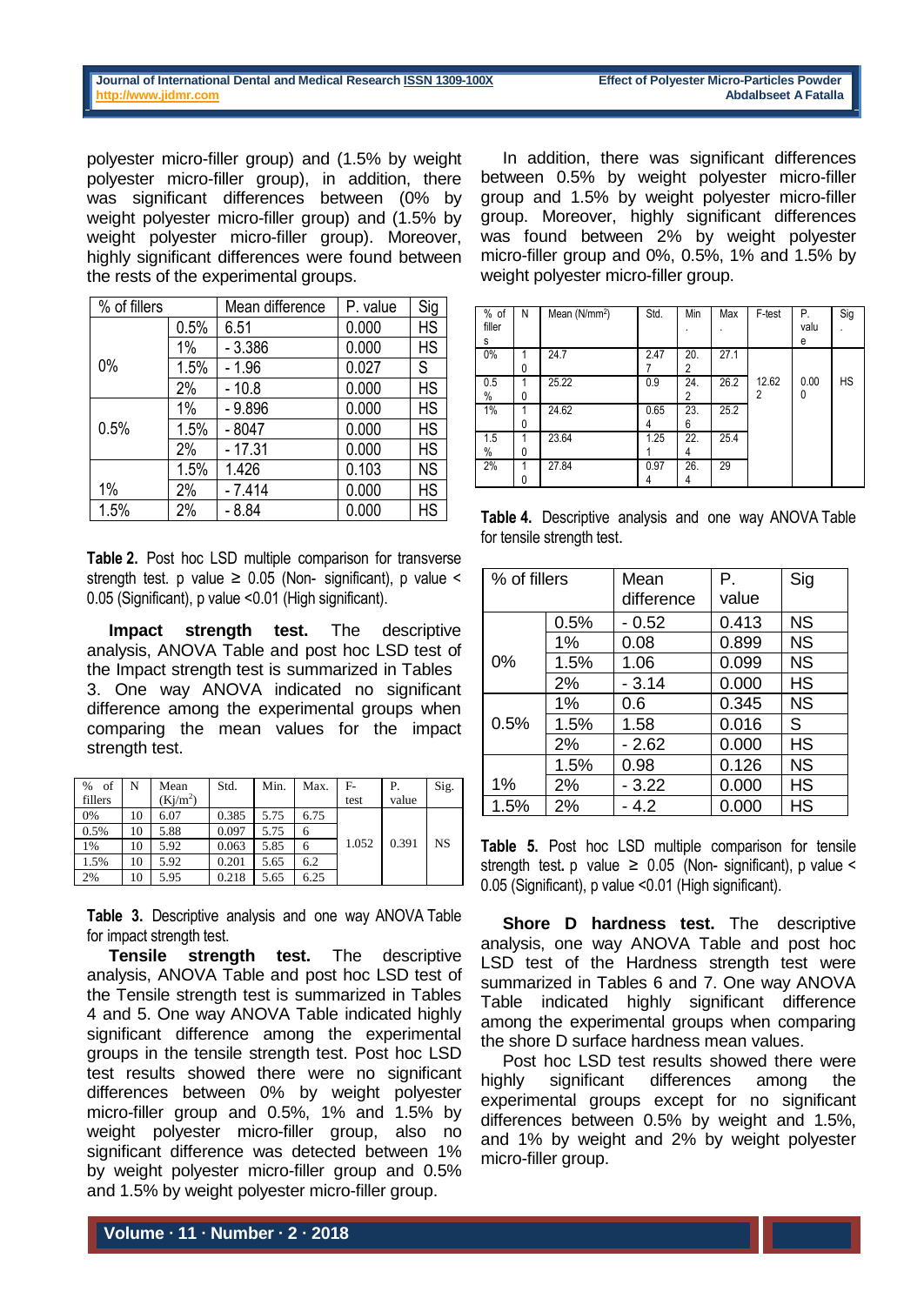| of<br>% | N  | Mean  | Std.  | <b>SE</b> | Min. | Max. | F-test | Р.    | Sig. |
|---------|----|-------|-------|-----------|------|------|--------|-------|------|
| fillers |    |       |       |           |      |      |        | value |      |
| 0%      | 10 | 78.96 | 2.789 | 0.882     | 75   | 81.7 |        |       |      |
| 0.5%    | 10 | 82.26 | 0.79  | 0.249     | 81.5 | 83.4 |        |       |      |
| 1%      | 10 | 83.3  | 1.9   | 0.602     | 80   | 85   | 32.655 | 0.000 | HS   |
| 1.5%    | 10 | 84.62 | 1.151 | 0.364     | 82.8 | 85.8 |        |       |      |
| 2%      | 10 | 87.66 | 1.481 | 0.468     | 85.5 | 89.3 |        |       |      |

**Table 6.** Descriptive analysis and one-way Analysis of variance (ANOVA) for Surface hardness test.

| % of fillers |      | Mean difference | P. value | Sig       |
|--------------|------|-----------------|----------|-----------|
|              | 0.5% | $-3.3$          | .000     | <b>HS</b> |
|              | 1%   | $-4.34$         | .000     | <b>HS</b> |
| 0%           | 1.5% | $-5.66$         | .000     | <b>HS</b> |
|              | 2%   | $-8.7$          | .000     | <b>HS</b> |
|              | 1%   | 3.3             | .000     | <b>HS</b> |
| 0.5%         | 1.5% | $-1.04$         | .194     | <b>NS</b> |
|              | 2%   | $-2.36$         | .004     | <b>HS</b> |
|              | 1.5% | 4.34            | .000     | <b>HS</b> |
| 1%           | 2%   | 1.04            | .194     | <b>NS</b> |
| 1.5%         | 2%   | 5.66            | .000     | <b>HS</b> |

**Table 7.** Post hoc LSD multiple comparison for Hardness test, p value < 0.05 (Non-Significant)

**Surface roughness test.** The descriptive analysis, ANOVA Table and post hoc LSD test of the surface roughness test is summarized in Tables 8. One way ANOVA Table indicated no significant difference among the experimental groups when comparing the surface roughness mean values.

| of<br>% | N  | Mean  | Std.  | Min. | Max. | F-test | Р.    | Sig.      |
|---------|----|-------|-------|------|------|--------|-------|-----------|
| fillers |    |       |       |      |      |        | value |           |
| 0%      | 10 | 3.812 | 0.176 | 3.65 | 4.1  |        |       |           |
| 0.5%    | 10 | 3.76  | 0.139 | 3.59 | 3.95 |        |       |           |
| 1%      | 10 | 3.862 | 0.093 | 3.7  | 3.97 | 0.829  | 0.514 | <b>NS</b> |
| 1.5%    | 10 | 3.792 | 0.136 | 3.66 | 3.99 |        |       |           |
| 2%      | 10 | 3.786 | 0.099 | 3.67 | 3.9  |        |       |           |

**Table 8.** Descriptive analysis and one way ANOVA Table for surface roughness test.

## **Discussion**

In spite of the acceptance of LCDBM as a restorative material in dentistry, this material exhibit weak mechanical properties especially

flexural and impact strength. $32$  Additions of different concentrations of polyester filler can be considered as an attempt to improve some of these material properties.

The resistance of the material to breakage (stiffness) should be studied to evaluate its performance during mastication; this can be done by measuring the transverse (flexural) strength. Transverse strength is the force needed to deform the material to fracture or irreversible yield.37,38 It is a combination of compressive, tensile and shear strengths, all of which directly reflect the resistance and stiffness needed to fracture the material.<sup>29,39</sup>

The results of the present study shows improvement in transverse strength as the percentage of micro-fillers increased, thus, LCDBM reinforced with 2% polyester micro-fillers shows highest transverse strength values. This might be due to the dispersion of the fillers into the polymer matrix aiding in the continuity of the resin matrix by filling interstitial spaces. Therefore, the shear strength between polyester filler and urethane dimethacrylate polymer chain will be enhanced.<sup>40,41</sup> The results of this study are in agreement with the finding of Qasim et al., in  $2012<sup>35</sup>$  who found that the mean of flexural strength of LCDBM was improved when carbon nanotubes were added and Ali in 2017 who reported slight improvement in transverse strength of LCDBM reinforced with  $2\%$  SiO<sub>2</sub> nanofillers.<sup>32</sup>

Impact strength is the ability of a material to resist a sudden high level force or shock.<sup>37,38</sup> For impact strength, sample without notches were chosen rather than notched one, since it was difficult to fabricated, time consuming, and weakened the sample. In addition to that, material brittleness raise a difficulty in notch preparation.<sup>32</sup> The results of the present study show increase in the impact strength as percentage of fillers increased but still less than the control group, hence; LCDBM reinforced with 2% polyester fillers reduce impact strength values slightly. Possibly because the urethane dimethacrylate stiffness attained by filler addition unfortunately results in more stresses inside the resin matrix especially adjacent to the borders of polyester filler which might enhance fracture by sudden impact.<sup>42</sup> In fact, the brittle nature of the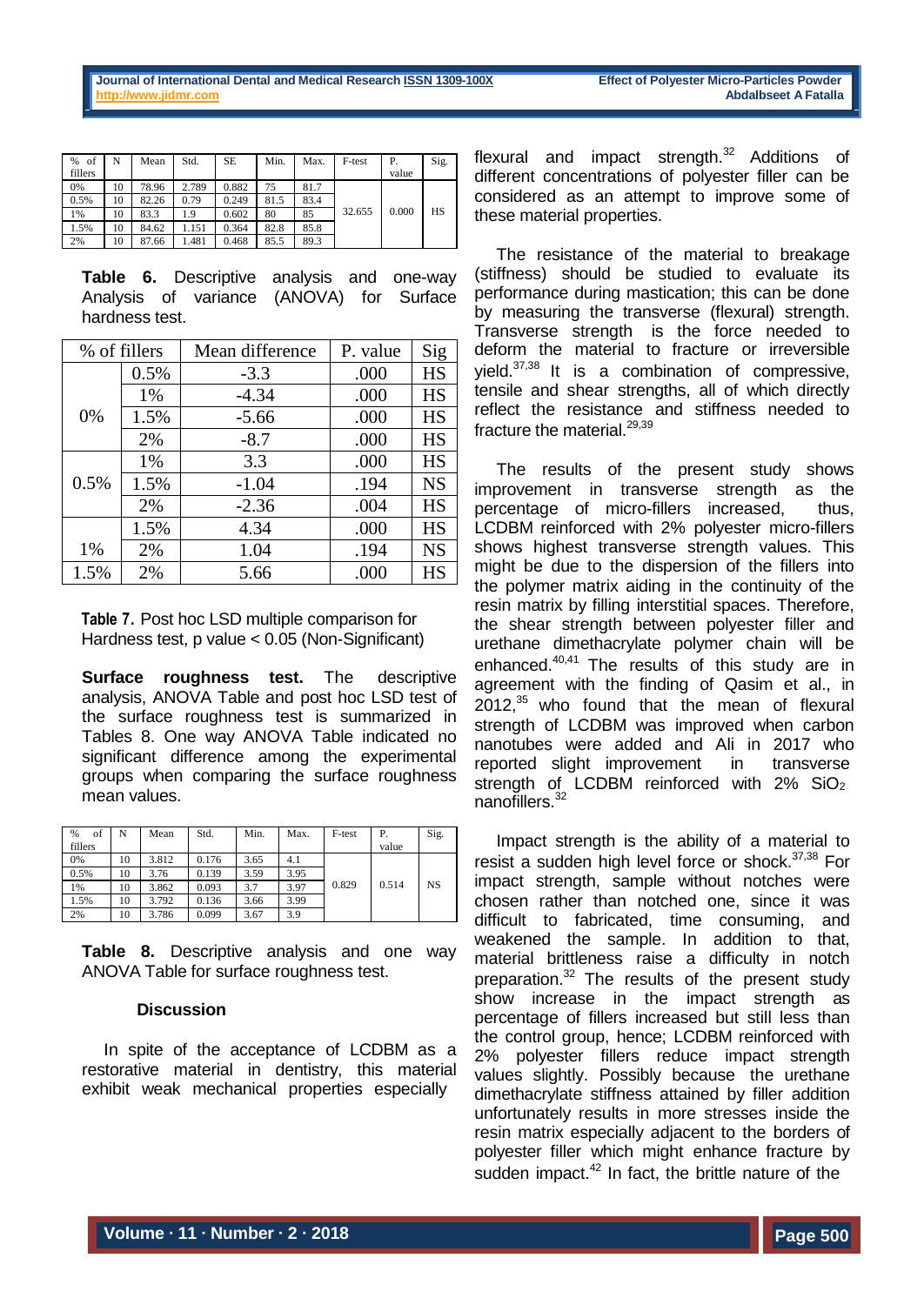| Journal of International Dental and Medical Research ISSN 1309-100X |  |  |  |
|---------------------------------------------------------------------|--|--|--|
| http://www.iidmr.com                                                |  |  |  |

material and aggregation of polyester microparticles inside some voids or pores, which might resulted from polymerization or evaporation of the liquid, could facilitate the formation of microcracks within the urethane matrix which would weakened the impact strength as revealed by SEM results. The results of this study are in agreement with the finding of Ali in 2017 who reported reduction in the impact strength values of LCDBM reinforced with 2% SiO2 nanofillers and disagreed with Qasim et al., in 2012 who reported increase in impact of LCDBM when carbon nanotubes were added. This could be due to different measuring device, fillers and material.<sup>32,35</sup>

In practice, a good equilibrium between flexural and impact strength is required to have a rigid mixture with improved impact strength is needed. Although such a balance is important but positive correlation between such parameter is not always possible in practice. Sometimes one enhanced and the other properties are deteriorated.<sup>43</sup>

Another mechanical properties have been studied which is the tensile strength. The reason behind choosing this material properties to be studied is that the material much weaker in tension than in compression, which may contribute to failure of the material in service.<sup>44</sup> The results of the present study show minimum decrease in the tensile strength in 1% and 1.5% polyester fillers as compared with the control group, while slight increase in 0.5% filler is seen. The 2% of fillers show the highest tensile strength values, hence; LCDBM reinforced with 2% polyester fillers cause increase the tensile strength values. This may be due to action of the micro fillers particles that intend to fill the gaps and pores between the matrixes of the material that lead to enhance the molecular attraction and hence increase the tensile strength of the bulk materials.

Hardness is term used to describe the resistance of the material to indentation and also it is a measure of the resistance to wear or scratching. The surface hardness of the experimental samples was increased in 0.5% group d again. The 2% group shows hardness value almost resembling the control group. This increase in hardness values may possibly

because the modulus of elasticity and polymerization shrinkage were improved when micro particles were added. Moreover, such improvement might be due to fair distribution of polyester filler in polymer matrix which limit deformation under load.<sup>45</sup>

The surface roughness properties of any denture base material is of a specific concern as studies of denture base materials have indicates a direct link between this feature and the plaque retention and the adherence of *Candida Albicans*. The result of this study reported non-significant decrease in surface roughness of the experimental specimens, this may be due to the nature of the polyester micro-particles added and its physical properties that may reduce the surface roughness.

## **Conclusions**

This in vitro study showed that LCDBM reinforced with 2% polyester micro filler significantly improve the transverse strength and tensile strength. However, this addition lowered the impact strength, shore D surface hardness and surface roughness non significantly, suggests further laboratory studies with other fillers or modification in mixing technique to achieve higher improvement and better balance between flexural and impact strength.

## **Declaration of interest**

The author report no conflict of interest and the article is not funded or supported by any research grant.

### **References**

- Dar- Odeh N, Harrison A, Abu-Hammad O. An Evaluation of Self-Cured and Visible Light-Cured Denture Base Materials When Used as A Denture Base Repair Material, J Oral Rehabil. 1997; 24:755-60.
- **2.** Madhav V. Esthetic failures in fixed partial dentures. J int dent med res. 2010;3(3): 146-53.
- **3.** Craig R, Powers J. Restorative Dental Material. 11th ed. St.louis:CV Mosby Co; 2002.
- **4.** Al-Mulla M, Huggeh R, Brooks S, et al. Some Physical and Mechanical Properties of Visible Light Activated Material. Dent Mater. 1988;4:197-200.
- **5.** Stansbury J. Curing Dental Resins and Composites by Photopolymerization . J Esthet Dent. 2000; 2:300-8.
- **6.** Barateri L. Esthetic, Direct Adhesive Restoration on Fractured Anterior Teeth. 2nd ed. Quintesssence editor Lt: 1998.
- **7.** Andreopoulos A, Polyzois G, Pemetrious P. Repairs with Visible Light–Curing Denture Base Materials. Quint Int. 1991; 22(9): 703-6.